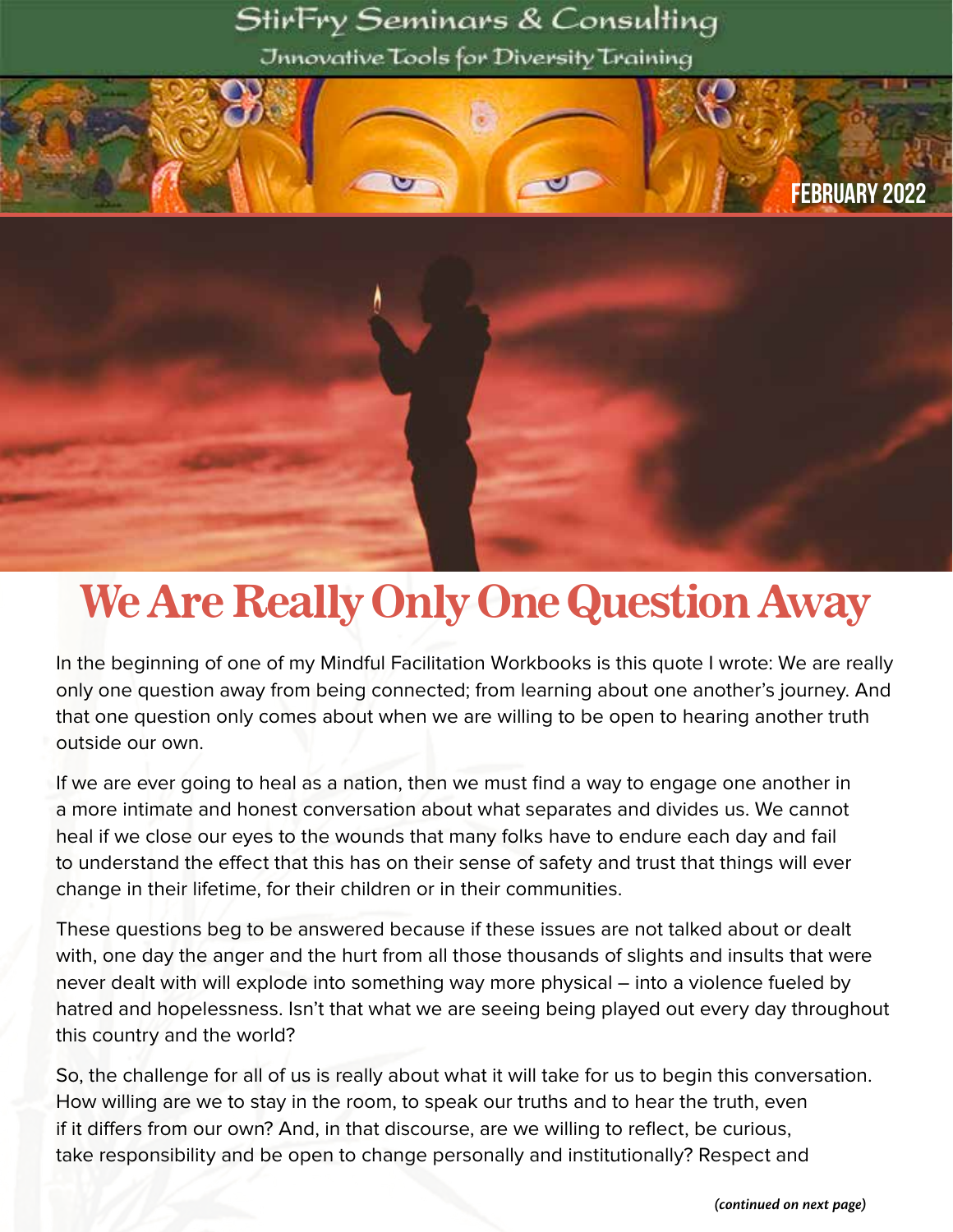understanding of diversity issues are simply words until they are practiced and integrated into the very fabric of our workplaces and communities, relationships, attitudes and behaviors. They inextricably bind us to our destiny as a community and as a nation. Will we be separate, unequal and divided or will we work together by honoring and recognizing the beauty of our differences and the contributions of everyone? The choice is ours and the moment is not tomorrow, but, today... with those we love and with those we have been taught to fear.

Martin Luther King, Jr. was right when he said in 1968, "We must learn to live together as brothers and sisters or we will perish together as fools. We are tied together in a single garment of destiny, caught in an inescapable network of mutuality. And whatever affects one directly affects us all indirectly. For some strange reason I can never be what I thought I ought to be until you are what you ought to be. And you can never be what you ought to be until I am what I ought to be."



## **MINDFUL FACILITATION BEGINNING LEVEL**

#### **Saturday & Sunday February 19-20, 2022**

**or**

#### **Saturday and Sunday, September 17-18, 2022 8am - 12 noon Pacific**

#### **\$440 for each 2-day session (price includes required materials/shipping) Facilitated by Lee Mun Wah**

In one of our most popular online trainings, Lee Mun Wah will demonstrate the myriad of ways that facilitation, when practiced using Mindful Techniques, can become a useful tool in helping therapists, educators, and counselors to become more culturally competent and skilled in developing and processing individual and group issues from a diversity and therapeutic lens, using filmed vignettes, role plays, diversity films, personal stories, and interactive exercises. Some of the Mindfulness Techniques that you will learn are:

The Art of Intent & Impact • Advanced Interventions for Individual/Group Interactions • How to Deescalate Cultural Conflicts Within Seconds • 21 Ways to Stop a Diversity Conversation How to Transform Anger into Compassion and Curiosity • Ways to Diminish Fear Through Curiosity & Self-Reflection • How to Create a Culturally Competent Community In Our Classrooms & Faculty Ways to Develop Empathy & Trust Using a Diversity Lens • The Art of Noticing What Is Missing How to Transform A Disconnection into A Reconnection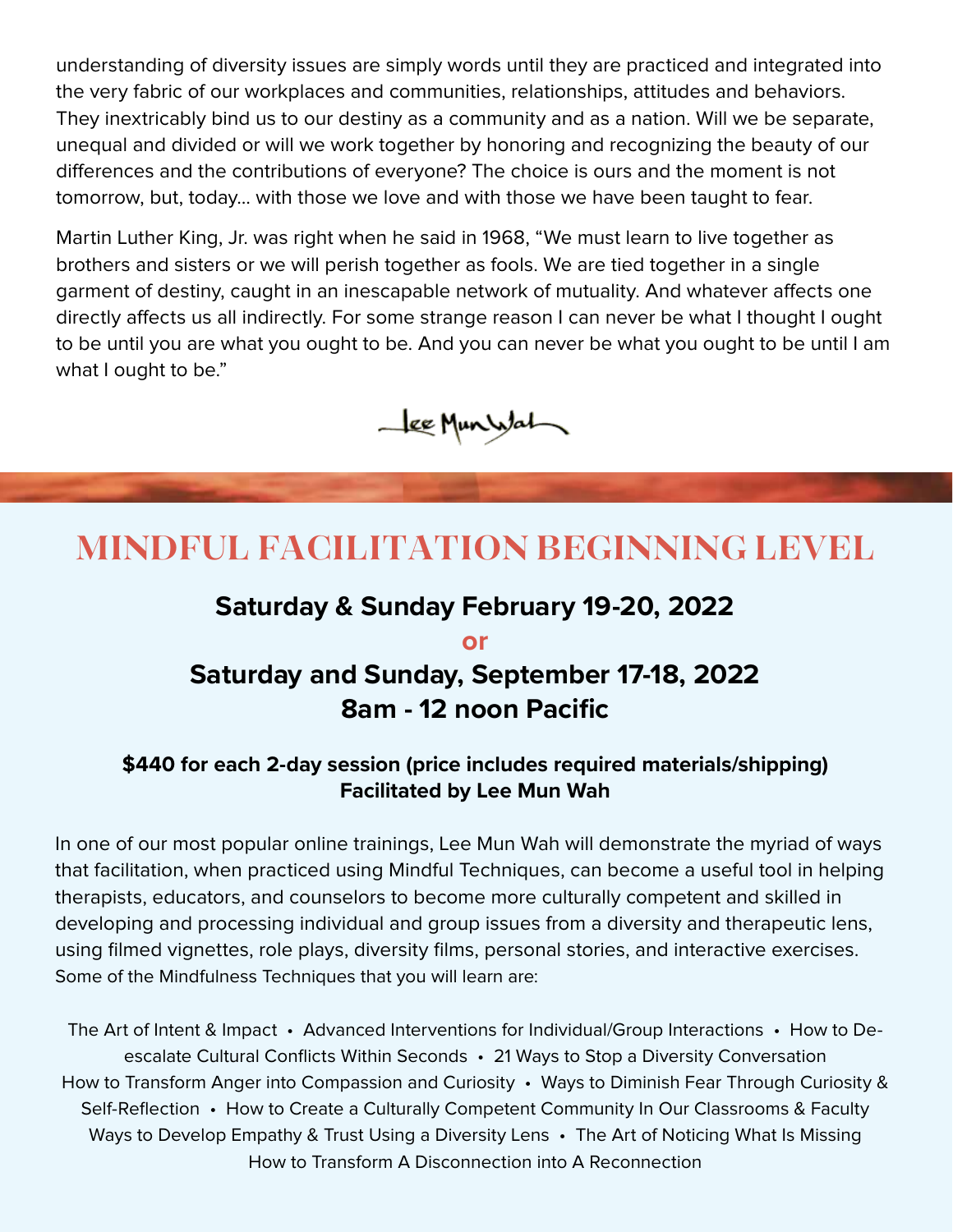## **NEW! BACK BY POPULAR DEMAND**

80808 080808080808080808080808

# StirFry Seminars **MINDFUL FACILITATION CERTIFICATE PROGRAM**

*What is the Mindful Facilitation Certificate?*

The Mindful Facilitation Certificate Program provides an intensive level communication and facilitation online training program to those wishing to develop their cultural intelligence, as well as individual and group process skills from a Mindful Facilitation and multicultural perspective. This program will also provide participants with the necessary skills and knowledge to effectively work with educational and social institutions, professional environments, and diverse communities on diversity issues and cross-cultural needs and concerns.

The Mindful Facilitation Certificate is a document provided to students who have successfully fulfilled all of the requirements of the certificate training program offered by StirFry Seminars & Consulting. It serves as a credential from an internationally-known diversity and communications training company, StirFry Seminars & Consulting, founded by CEO and Master Diversity Trainer, Lee Mun Wah. It documents the completion of a rigorous and thorough program of study in the Art of Mindful Facilitation.

#### **For more information contact**

**Sayeh Afrasyabi at sayeh@stirfryseminars.com or call 510-204-8840 x-103.**

**See the full schedule of StirFry Workshops including Tea Time with Lee Mun Wah at stirfryonline.com**